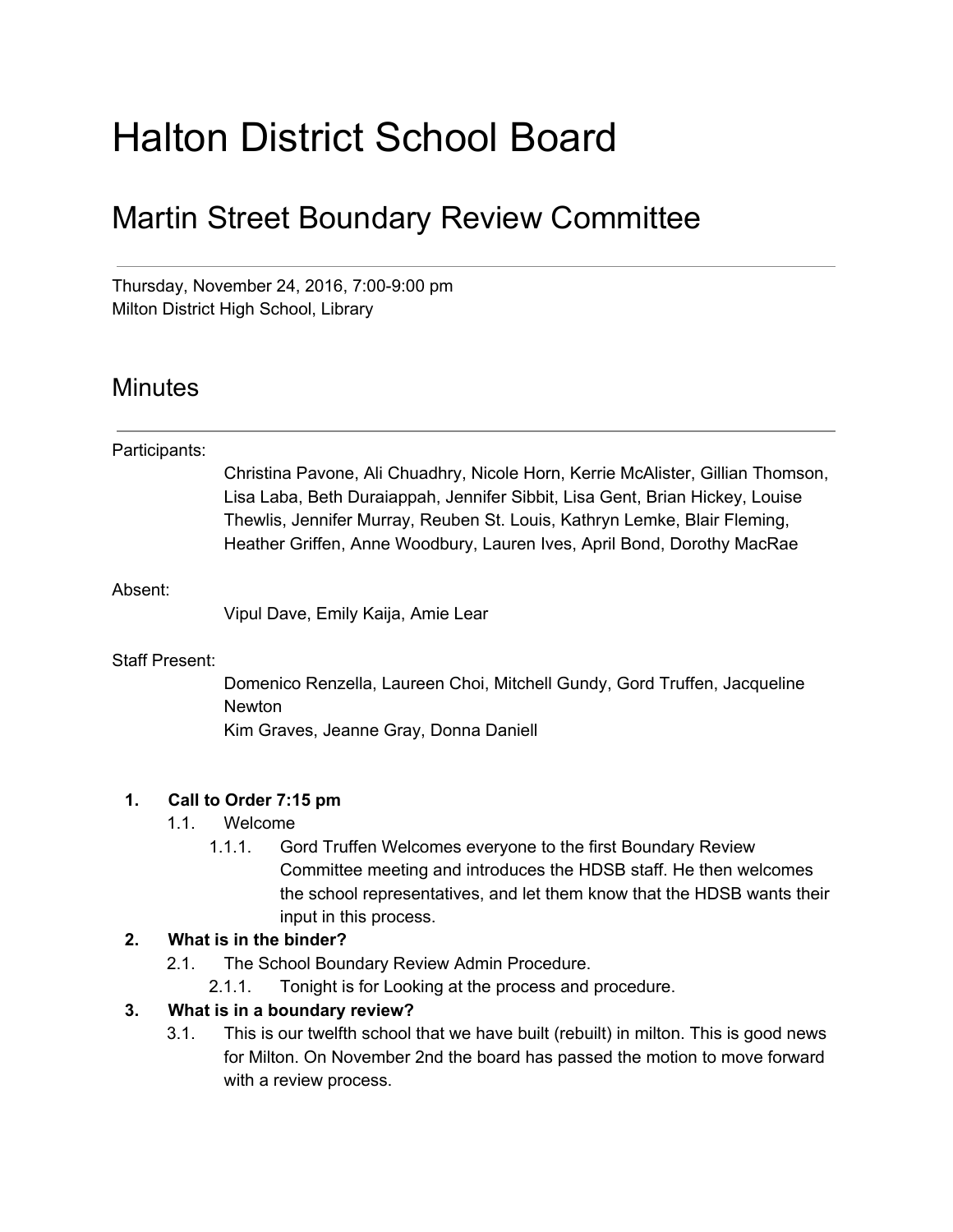3.2. The BRC is all of us. If the school is impacted they should be present. If you are not involved, admin procedure says you don't have to be here. But you are invited.

## **4. Role of The Steering Committee:**

4.1. The Steering Committee is made up of trustees and superintendents. Jeanne and Gord are co-chairs to this committee. They look at enrollments and scenarios, (almost everything that is in the binder). The steering committee make a recommendation for the director and the director makes a recommendation to the board of trustees. Then the trustees vote on the scenarios. Absent from tonight are; Lucy Veerman, Cristina Salmini and Mark Zonneveld. They are brought on as a needed basis.

#### **5. Jeanne begins her part of the presentation:**

- 5.1. The BRC is to look at the recommendations that come in. Then give feedback and consult with the community representatives from each school (there should be two).
- **6. The community members then introduce themselves and what school they are representing.**

## **7. Gord goes over the steps:**

- 7.1. If we are not following procedure we could be challenged, this has happened in the past with boundaries.
- 7.2. Step 2: The BRC is now established.
- 7.3. Step 3: We have accomplished this. Planning has created same scenarios to look at.
- 7.4. Step 4: At the next meeting we will be giving opinions on what we think of the scenarios.
- 7.5. Step 5: The public meeting will be at Craig Kielburger Secondary School.
- 7.6. Step 6: We will take all the feedback from the public meeting and might make changes to some scenarios based on what feedback was given.
- 7.7. Then [the steering committee] will make a recommendation to the Director of education, then [the Director] takes a recommendation to the board of trustees where they will vote.
- 8. Jeanne mentions that we are trying to look at the larger picture, and that following the criteria, the active consultation was the best way to go. This will insure that all voices are heard and all options are thought of.

# 9. **Gord Discusses Timelines:**

9.1. January 24 will be the meeting after the public consultation. It is red becasue we might not need to have one depending on how the public consultation goes. This is when the Planning department will be sending out forms for the parents responses and feedback. The dates listed at the bottom of the slide are admin procedure. By having the Board meeting for March 1 we will be ahead of staffing when that happens in March.

# 10. **Criteria:**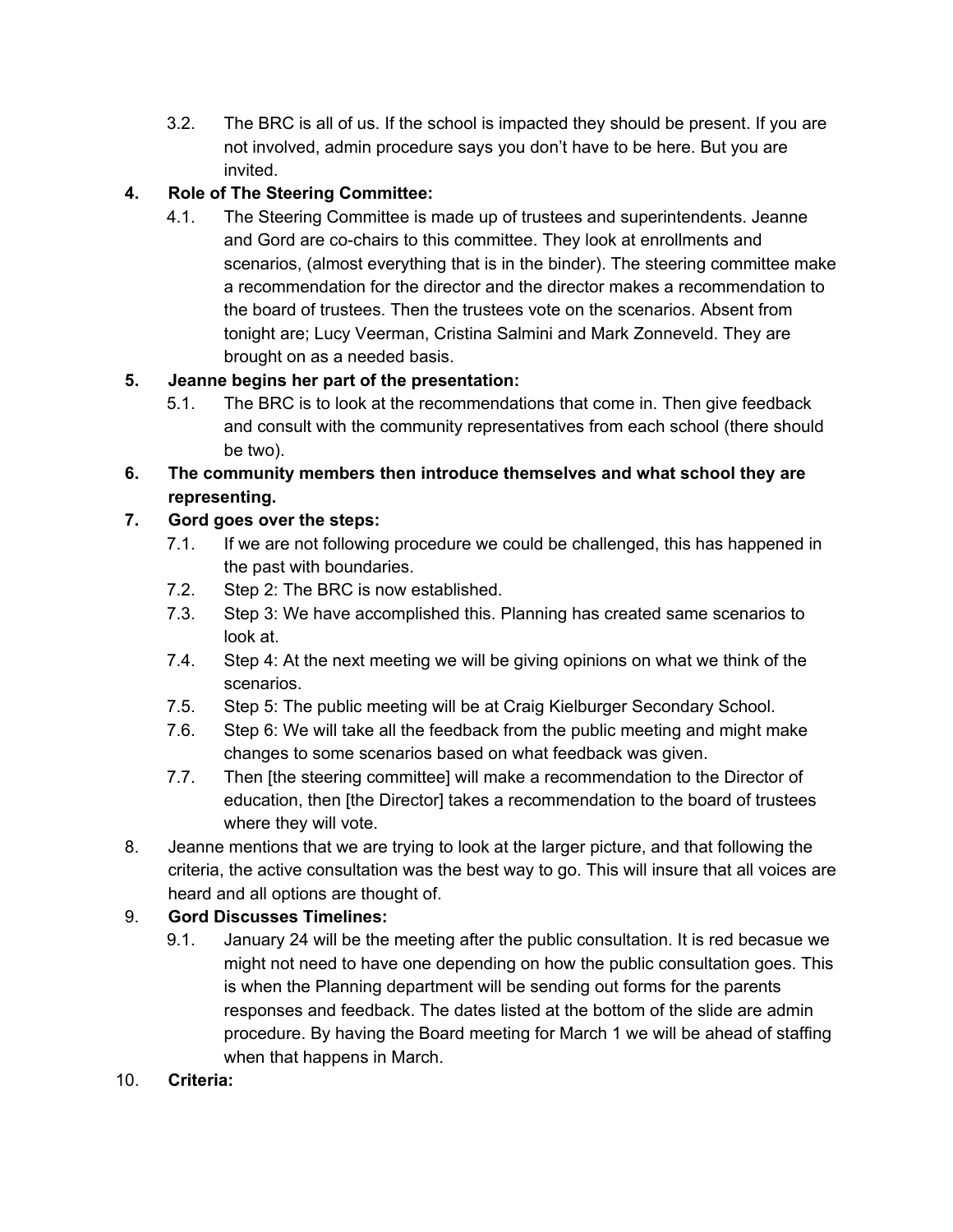10.1. At the next meeting we will have feedback with stickers so you can mark what [the school representatives] like and don't like. The goal is to have stable long term boundaries to prevent kids bouncing schools (moving from one school to another year after year).

#### **11. Communication:**

- 11.1. Gord will create the distribution list so that we can have a conversation. If people do not want to be included send Gord a private email saying that. Gord also mentions that the FAQ will be available online soon.
- 11.2. Domenico: This is a public and transparent process, the scenarios will be posted, notes will be posted. This is all done to prevent any ideas that we are trying to hide information.

**Question:** Are others able to come but not participate?

**Answer:** Yes.

**Question:** Any option for a teleconference?

**Answer:** We have thought about it.

**Question:** Is HDSB on social media?

**Answer:** We have a twitter. @HaltonDSB We do emails because it is more direct. But we are active on twitter.

- **12. Domenico:**
	- 12.1. So again, the good news is there is a new school in the core of Milton but as part of that process it wasn't just a rebuild it is now a new bigger school. It will be ready for September and will be unique.
	- 12.2. As you can imagine, to make it bigger we have to cast the net wider. It is not an easy cut and dry decision.

**Question:** Is the 750 pupil placement part of the downtown?

**Answer:** The growth in milton is able to be accommodated in the new school. There is a fair amount of growth at Anne J. MacArthur. A lot of the growth is south and typically all new schools are within that size.

#### **Question:** Why not change locations.

**Answer:** It was the property and accommodation pressures and reinvesting in the downtown area. Bruce Trail and other schools are bursting at the seams.

- 13. **Laureen Presents the Scenarios** that are in the book that was handed out
- 14. LTAP 2016-2017
	- 14.1. There are no changes in the scenario and is what is currently in place. Along with the projection for the next ten years.
	- 14.2. There are two maps, English on top and French Immersion at the bottom. Laureen goes on to explain the chart and the meaning behind wording used. Also mentions that there are no portables at new Martin Street school.
	- 14.3. As for the chart, the numbers that represent 2016 are the actual numbers as of october 31, 2016 anything past that is projections and anything before is historical. Anything highlighted in pink is above the total capacity.

**Question:** What are these projections based on?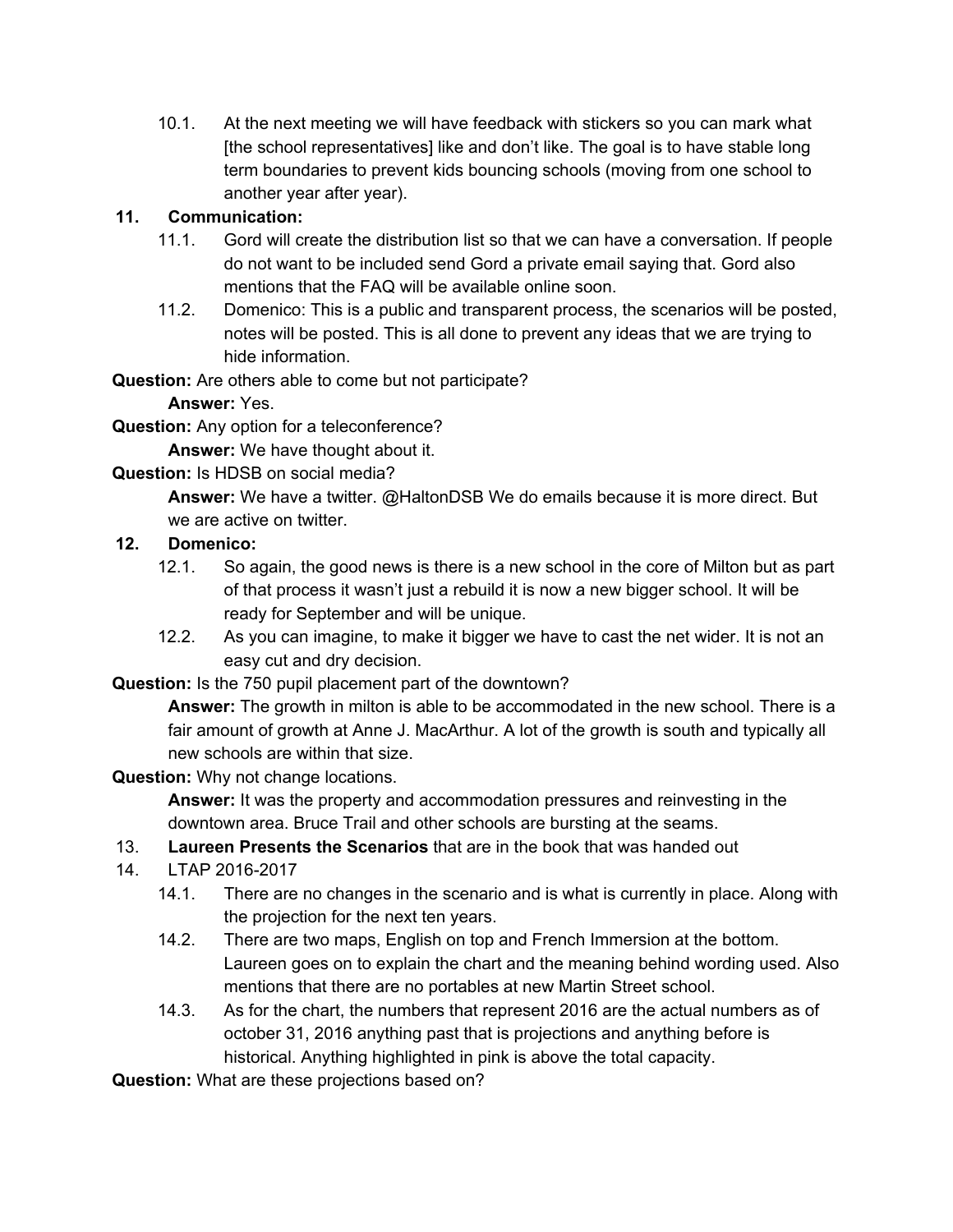**Answer:** Retention rate, and history of that area or somewhere similar. For new development the JK projections based on birth data and what we would expect to see. **Question:** Programs for sped... is that representing gifted?

**Answer:** It's representing Life Skills and learning disability. Sam sherratt is the only gifted program

#### **15. Scenario 1**

15.1. This scenario focuses on Martin Street, In this case Martin Street will open as JK-7 for English and 2-7 for French in the 2017 year (no kids starting FI). The grade eights will come in the year after Martin Street opens.

**Question:**  Will the projections reflect the grade 2 French Immersion?

**Answer:** Yes however there is no history, we are making assumptions, until we get a year or two of history

- 15.2. The Martin Street boundary does change. The Eastern boundary of Martin Street changes to Ontario street for both FI and ENG. Southern boundary changes from Main St. to a dip into Escarpment View`s boundary taking some Escarpment View kids.
- 15.3. It is not possible for portables at Martin Street.

#### **16. Scenario 2**

16.1. Exactly like Scenario 1, only change is J. M. Denyes goes to Sam Sharratt. We changed the feeder flow to Martin Street for English only. W. I. Dick does not change there are just two feeders.

#### **17. Summary page**

17.1. It`s a summary page on the scenarios are and what the changes are.

#### **18. Scenario 3**

18.1. Exactly like Scenario 2. One change is Easterly border will now include both sides of Martin Street cutting between creeks and properties. Domenico mentions that this is one of the complications of this boundary.

**Question:** Is Milton Heights changing the projections?

**Answer:** Yes, but there have been delays so the impact might not be right away. As well, it is not a significant number of units

#### **Question:** Will JK at Escarpment View be affected?

**Answer:** We are trying to accommodate Escarpment View, and it is a whole cohort and depending on location JK-7 will move. Nomatter what happens someone will be affected but we are looking at the grand scheme, not just one person. Gord mentions that grandfathering could be looked at. Jacqueline says to go talk with your Principal, and any backlash is to be redirected at the admin in the BRC.

#### **19. Scenario 4**

19.1. Martin Street boundary for English will be Martin Street. There is no dip to the South. Martin street will take in J. M. Denyes. Martin Street triangle is redirected to Robert Baldwin and W. I. Dick. French Immersion boundary is again the green area.